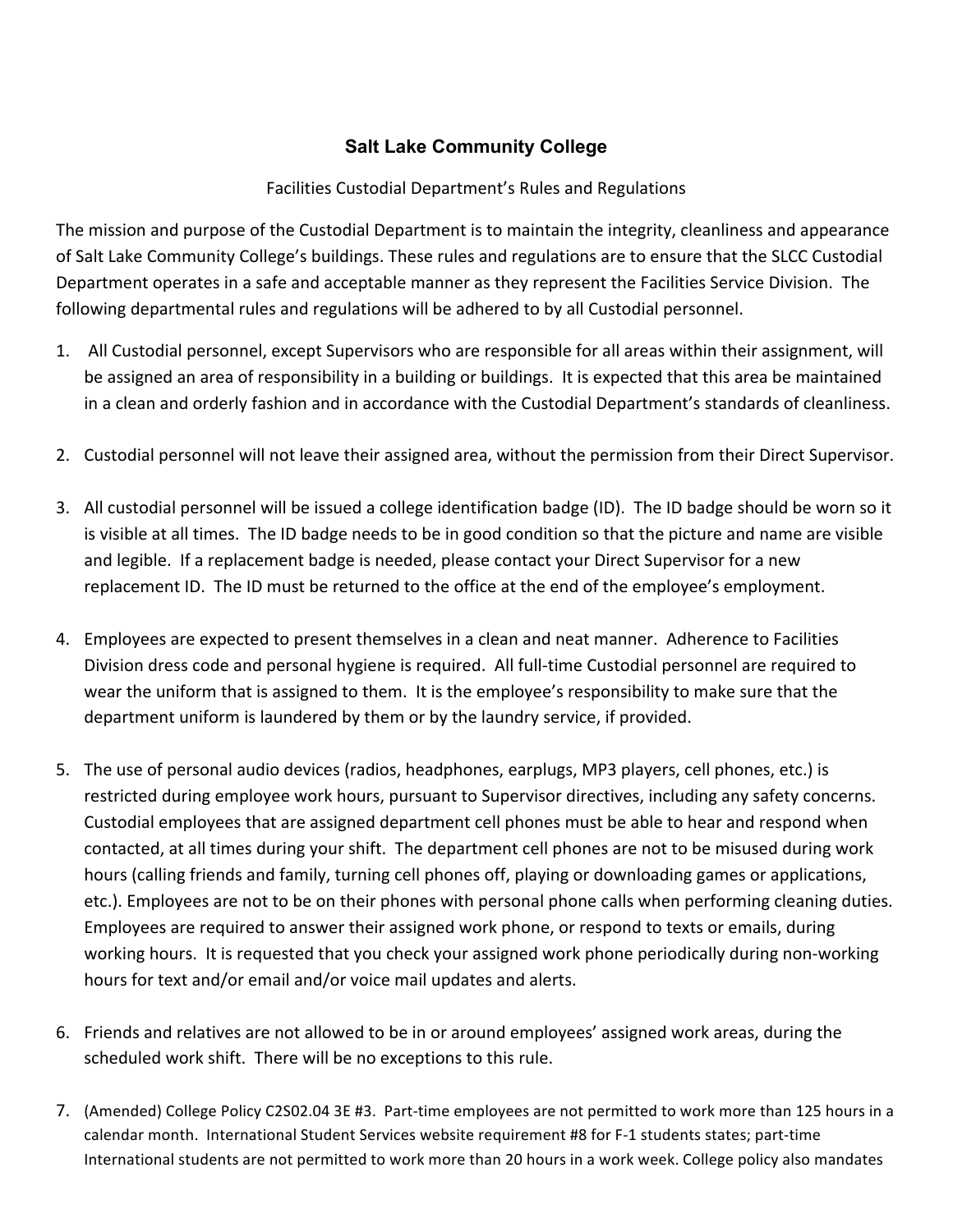that disciplinary actions will result, at a minimum to the part-time employee's Direct Supervisor, for a violation of these policies. Departmental policy changes this maximum work hours per month maximum to 124, for departmental purposes.

8. Full time employees are not permitted to work more than 40 hours in a work week without prior approval from the Maintenance Manager, Assistant Maintenance Manager or the employee's Direct Supervisor. The work week starts on Saturday at 6:30 AM and runs to the next Saturday at 6:30 AM. Any overtime work will be supported by a Compensatory/Overtime form/sheet, with a work order number. This sheet must have appropriate signatures and be turned in prior to the submission of payroll to receive compensation for that time worked on that pay-period check.

All overtime must be 'pre-approved', including the following:

- a. Pre-approved in writing by Manager, Assistant Manager, or Direct Supervisor.
- b. Emergency situation, with written approval afterwards, by Manager, Assistant Manager, or Direct Supervisor.
- c. Billable event hours, also pre-approved by Manager, Assistant Manager, or Direct Supervisor.
- 9. All Custodial Personnel work shift hours, duties, and locations are subject to change at any time by the Custodial Maintenance Manager, Assistant Maintenance Manager or the employee's Direct Supervisor.
- 10. All Custodial Personnel will follow the Team Cleaning Program, as implemented and modified from time to time by the Department. If the employee does not follow the Team Cleaning Program, as instructed by the Direct Supervisor, the employee will be subject to corrective actions, up to and including termination.
- 11. All Custodial Personnel are required to enter their daily time into the computerized maintenance management (Sprocket) system, plus any leave hours approved by Direct Supervisor.
- 12. All Custodial Personnel are not to use any computers, other than those specified by their Direct Supervisor, (offices, computer labs, classrooms and open areas) on any campus for any reason. Computer access is provided in the Custodial Department areas.
- 13. All Custodial Employees are required to call in and notify their Direct Supervisor that they may be late or absent, as quickly as possible, on the first day of the tardiness/absence.
- 14. A. Full-time Custodial Personnel breaks and lunch schedule:
	- a) Eight-hour shifts will break for 15 minutes after the first two hours of shift; lunch time will be 45 minutes in length and will be taken 4 hours after start if shift; another 15 minute break will be taken 7 hours after start of shift. To accommodate these three lunch and break times, the full-time shift will last 8 hours and 30 minutes (8.5 hours). Calculations: 30 minutes of lunch break is nonworking time. 15 minutes of lunch break, plus two other breaks of 15 minutes each = total of 45 minutes of break time, are paid work time.
	- B. Part-time Custodial Personnel break and lunch schedules: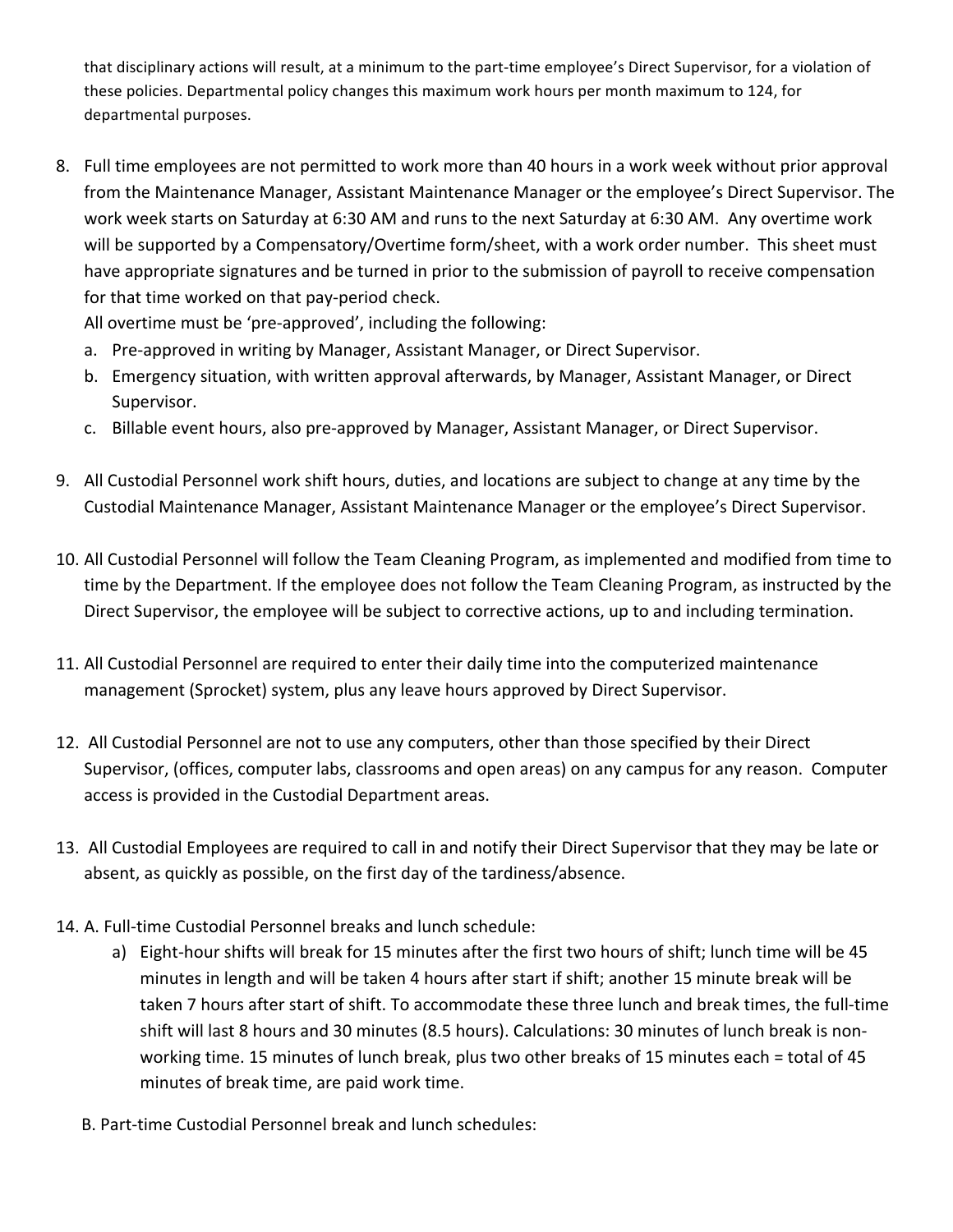- a) Six-hour shifts will break for 15 minutes after the first 2 hours of shift; lunch time will be 30 minutes in length and will be taken 3 hours after start of shift. There are no other breaks during this shift. To accommodate these lunch and break times, this part-time shift will last 6 hours and 30 minutes (6.5 hours). Calculations: 30 minutes of lunch break is non-working time. !5 minute break time is paid work time.
- b) Five-hour shift will break 30 minutes for lunch after the first 2.5 hours of shift. There are no other breaks during this shift. To accommodate this lunch break time, this part-time shift will last 5 hours and 30 minutes (5.5 hours). 30 minutes of lunch break is non-working time.
- c) See following SLCC policies, which are also Department rules:

College Policy C2S03.04 pg 2 #3d; Workday Adjustment: Rest breaks may not be used for purposes of coming late or leaving early. They are to be used during the day intended and do not accumulate or carry forward. 

College Policy C2S03.04 pg 2 #4; the supervisor coordinates all schedules with the division chair/department director and may mutually adjust the lunch period or rest break when required.

If the employees' lunch or breaks need to be adjusted for any reason, the employees must contact their Building Lead or Supervisor before changing the lunch or break times. No exceptions.

- 15. The use of alcoholic beverages and/or illegal drugs on campus and/or during an employee's work shift or in college vehicles or at a function on behalf of the college is strictly prohibited and will result in corrective action.
- 16. Horseplay of any kind is unsafe and will not be tolerated before, during, or after any assigned shift on any campus site. Any employee found engaging in such will be subject to corrective actions, up to and including termination.
- 17. College Policy # C2S02.06 Sexual Harassment Avoidance. Harassment, Sexual Harassment and Discrimination of any kind will not be tolerated. Any employee found engaging in such will be subject to corrective actions, up to and/or including termination.
- 18. Cleaning area inspections will be performed periodically by authorized personnel. Employees who receive inadequate performance reviews as a result of any inspection, will be subject to remediation actions relating to the deficiencies. In the event the same deficiencies persist, after such remediation actions, then the employee may be subject to corrective actions.
- 19. All Custodial Department meetings and trainings set by the Department Manager, or Assistant Manager, or employee's Direct Supervisor are mandatory. The employee is to attend and participate during the entire session. The employee must complete or pass the course and/or training that is provided. The employee must be on time and may not leave early without the respective leader's approval. If employee is not able to attend, the employee must notify employee's Direct Supervisor no less than a minimum of one hour prior to the meeting or training start time. The employee represents the Custodial Department and must exhibit a professional attitude towards the speaker and attendees. Any misconduct during meetings or trainings may be subject to appropriate corrective actions.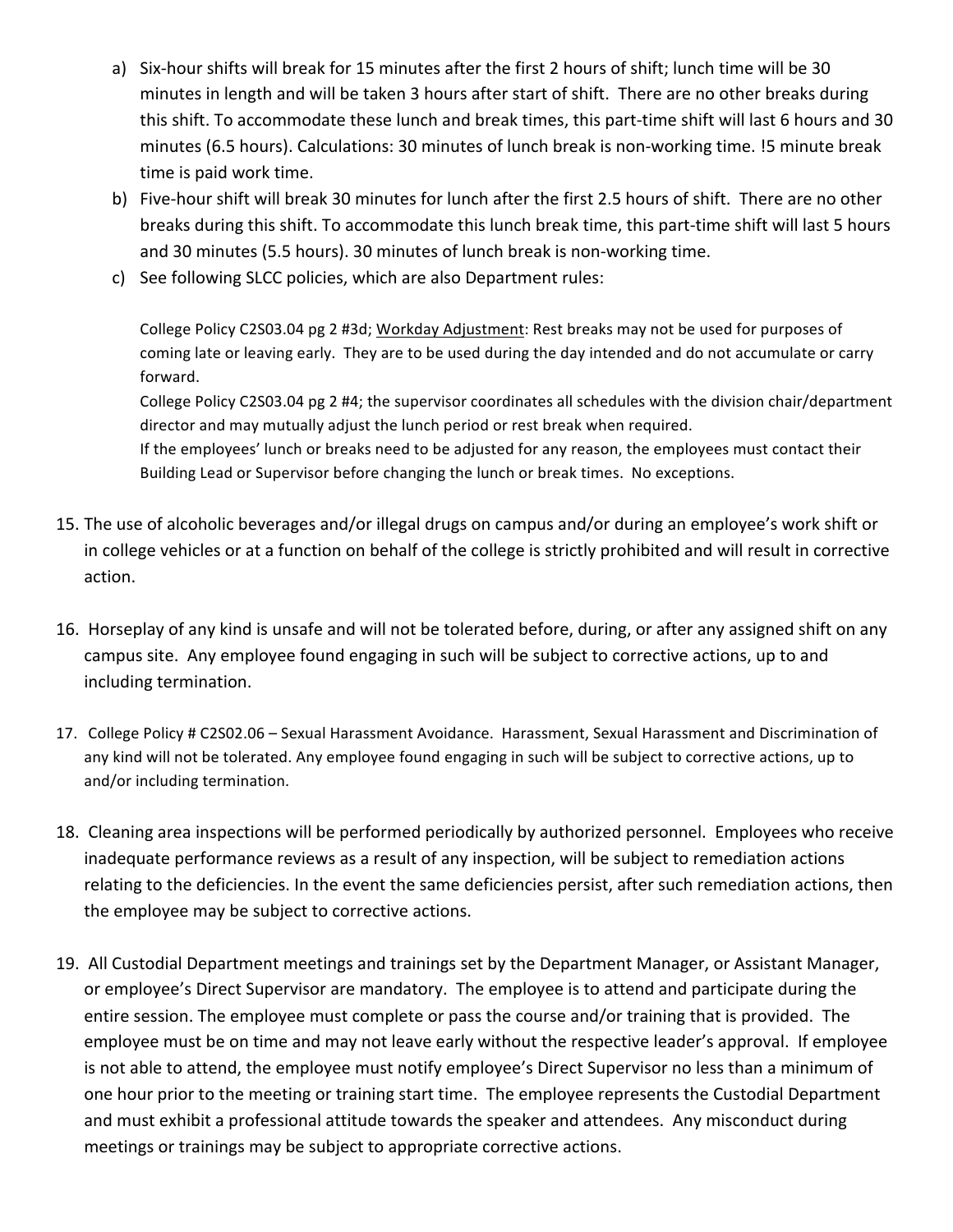- 20. Vacation Leave Time requests must be submitted to the employee's Direct Supervisor for approval. Submission does not guarantee time off; the employee must have the Direct Supervisor's approval prior to taking time off, or corrective actions, up to and/or including termination will occur.
	- a) Requests for vacation leave time will be processed in the order that they are received. It is encouraged that vacation requests be received multiple months in advance of the first date requested off. Requests received in less time will increase the likelihood that the request could be denied. College activities and events will also increase the likelihood that the vacation request could be denied. A Custodial Department vacation leave time form must be filled out completely and signed by the Direct Supervisor for it to be posted onto the Outlook Custodial vacation calendar. The employee's Direct Supervisor will have 5 work days to approve or deny the employee's request.

The use of sick leave (C2S04.08) and vacation time (C2S04.07) must conform to college policy. A Custodial Department leave time form must be completed and signed anytime leave is being used and must be submitted to the Direct Supervisor for record keeping and for payroll purposes (including vacation time, jury duty, funeral leave, short term military leave and leave without pay). It is the employees' responsibility to be aware of all of the leave time that is available to them. Leave time balances are listed on the employee pay stubs, or payroll services may be contacted for questions concerning available time at 801-957-4051. Excessive absences and tardiness that cannot be covered by employee's available leave time may result in disciplinary action up to and/or including termination.

21. Employees will arrive and leave according to their assigned shifts.

a) Without authorization, employees may not clock in more than 5 minutes before the start of their assigned shift.

b) Without authorization, employees may not clock out more than 5 minutes after the end of their assigned shift.

c) Employees must clock in and out daily. In the event of a time clock malfunction, employees are required to provide a written note or send a corrective email and time log to their Direct Supervisor at the time of the malfunction. The email must state the problem with the clock and the time of the attempt, as well as the name, date and time-clock PIN of the employee.

d) Direct Supervisors are the only ones that can authorize clocking in or out at any times other than assigned shifts, or if the employees are needed beyond their regular work shift times.

e) Do not clock in or clock out for any other employee at any time for any circumstances. This can be considered as stealing time from the college and falsifying documentation. Immediate Termination can result because of this action.

f) Time discrepancies and any changes in shift times must be pre-arranged and pre-approved through employee's Direct Supervisor.

## UNAUTHORIZED OVERTIME MAY RESULT IN CORRECTIVE ACTIONS, UP TO AND INCLUDING **TERMINATION.**